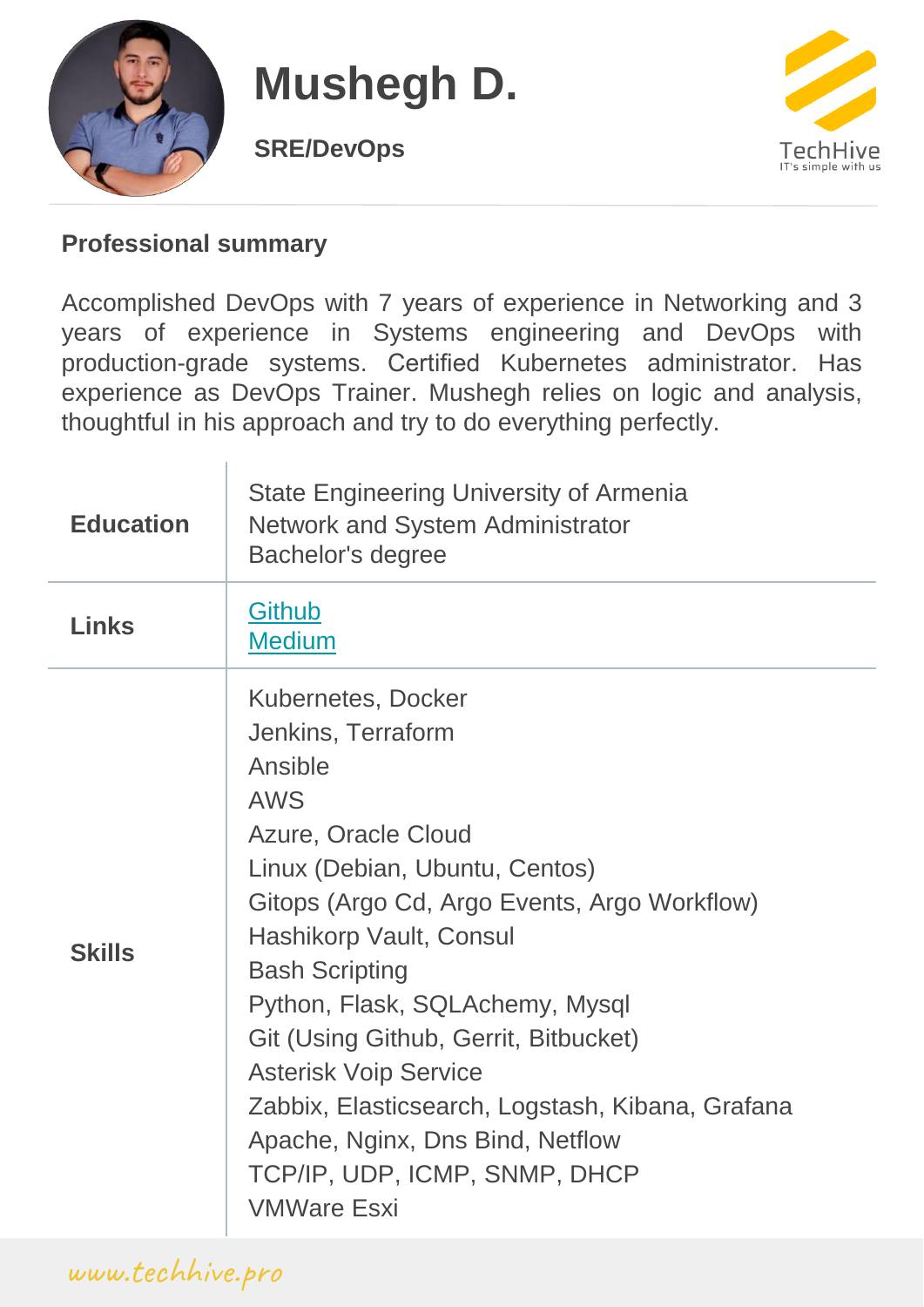| <b>Project</b>      | <b>INTELLIAS LTD.</b>                       |
|---------------------|---------------------------------------------|
|                     | electronics                                 |
| Period              | Sep 2021 - now                              |
| Role                | DevOps Engineer (AWS)                       |
| <b>Technologies</b> | AWS, Kubernetes, Docker, Terraform, Ansible |

#### **Responsibilities**

- Designing cloud infrastructure that is secure, scalable, and highly available on AWS
- Working collaboratively with software engineering to define infrastructure and deployment requirements
- Provisioning, configuring and maintaining AWS cloud infrastructure defined as code
- Ensuring configuration and compliance with configuration management tools
- Building and maintaining operational tools for deployment, monitoring, and analysis of AWS infrastructure and systems
- Performing infrastructure cost analysis and optimization
- Prioritizing and implementing serverless solutions
- Maintaining AWS environment (dev, beta, staging, production)
- Working with engineering and QA to establish a low-friction development process to produce high-quality releases with minimal human intervention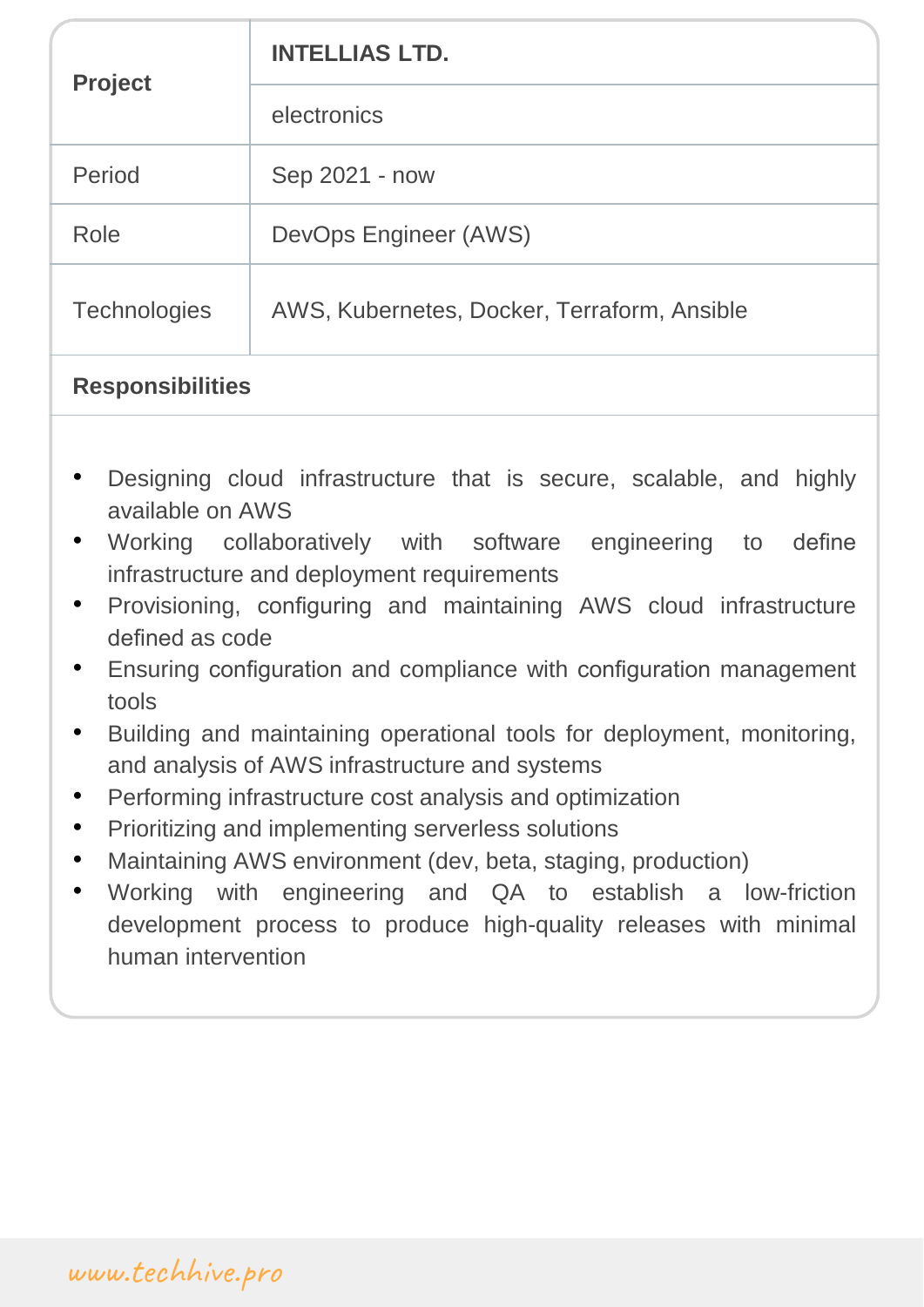| <b>Project</b>      | <b>SYNERGY INTERNATIONAL SYSTEMS</b>                                                                                                                    |
|---------------------|---------------------------------------------------------------------------------------------------------------------------------------------------------|
|                     | consulting                                                                                                                                              |
| Period              | May 2020 - now                                                                                                                                          |
| Role                | <b>DevOps Engineer</b>                                                                                                                                  |
| <b>Technologies</b> | Ansible, Terrafrom, Git, Kubernetes, Docker, Python,<br>Bash, Apache tomcat, Rabbitmq, Redis, IIS, Mysql,<br>Mssql, PostgreSQL, Hashicorp Vault, Consul |

#### **Responsibilities**

- Deploying applications in a multi-tier environment.
- Rolling out updates of the software as per requirements.
- Providing maintenance of the Production environment
- Monitoring the environment with ELK Stack
- Automating deployment of Linux applications and system configuration.
- Writing custom Jenkins pipelines, Ansible playbooks, Terraform scripts.
- Designing and implementing custom client requirements on a professional services basis in Kubernetes/Docker.
- Developing corrective actions with Python and Bash to solve operations issues.
- Deploying Python-FLASK-based custom web applications for team local purposes.
- Providing consulting services to solve operations engineering problems all over the world to clients (> 75 different projects based on microservices, working on Linux and Windows Server systems).
- Ensuring operations-related activities are performed in compliance with company standards and regulations.
- Initiating continuous process improvements to improve operational effectiveness, researching and implementing new tools.
- Identifying and implementing cost optimization and reduction initiatives in Microsoft Azure infrastructure.
- Providing technical support and guidance on operations' validation, development, and implementation.
- Providing engineering support to the operations team in achieving business goals.

## [www.techhive.pro](http://www.techhive.pro/)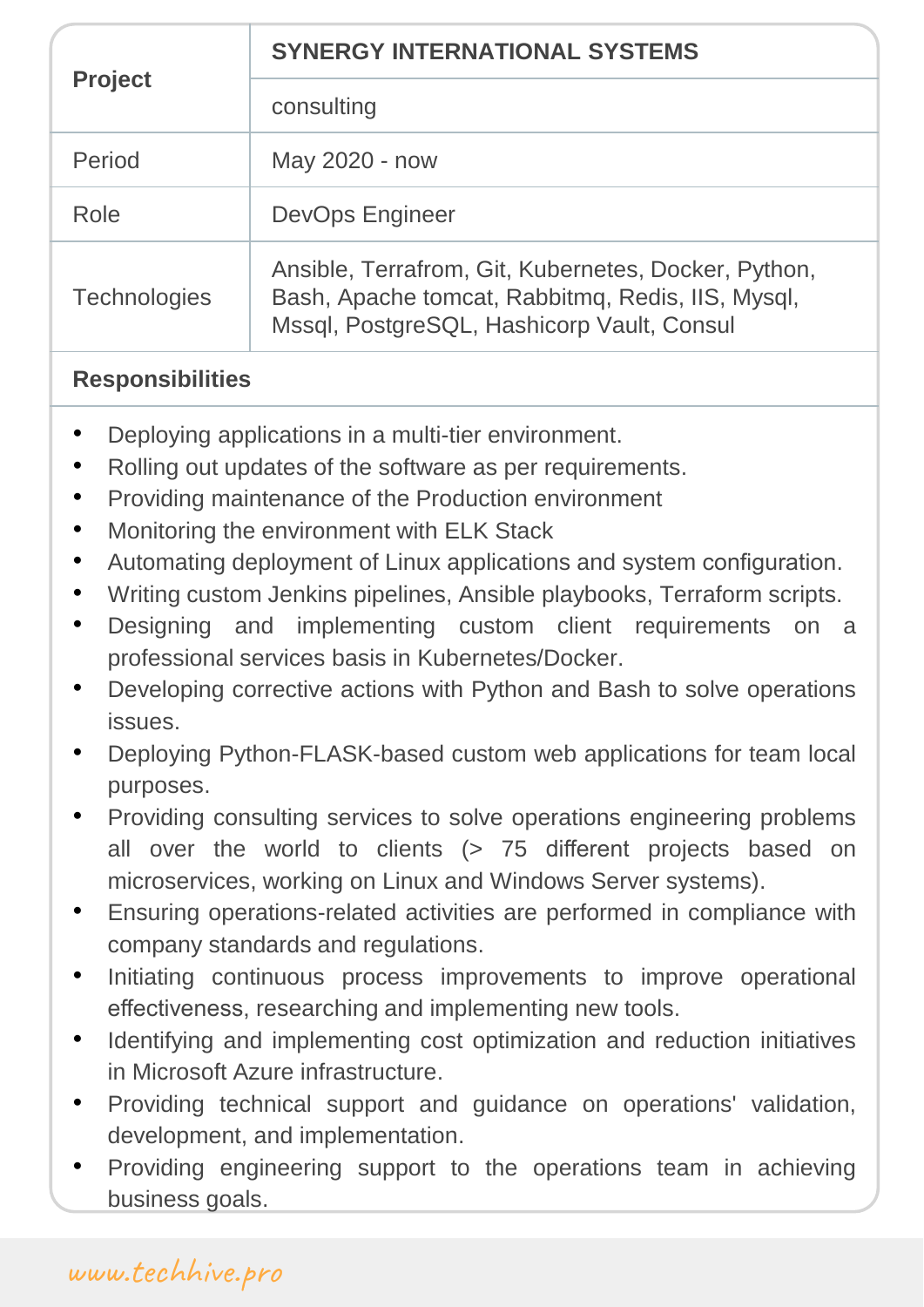| <b>Project</b>          | <b>RENTOPTIMUM</b>                                                            |
|-------------------------|-------------------------------------------------------------------------------|
|                         | <b>Booking service</b>                                                        |
| Period                  | Dec 2020 - now                                                                |
| Role                    | DevOps Engineer, Python developer                                             |
| <b>Technologies</b>     | Terraform, GitHub, AWS ElasticBeanstalk, AWS RDS,<br>Python Flask, SQLAIchemy |
| <b>Responsibilities</b> |                                                                               |

- Working with Python Flask and Sqlachemy in the backend.
- Writing project-specific Python microservices, working with Google Maps API.
- Automation of whole deployment process using Terraform, GitHub actions on AWS ElasticBeanstalk, and AWS RDS.